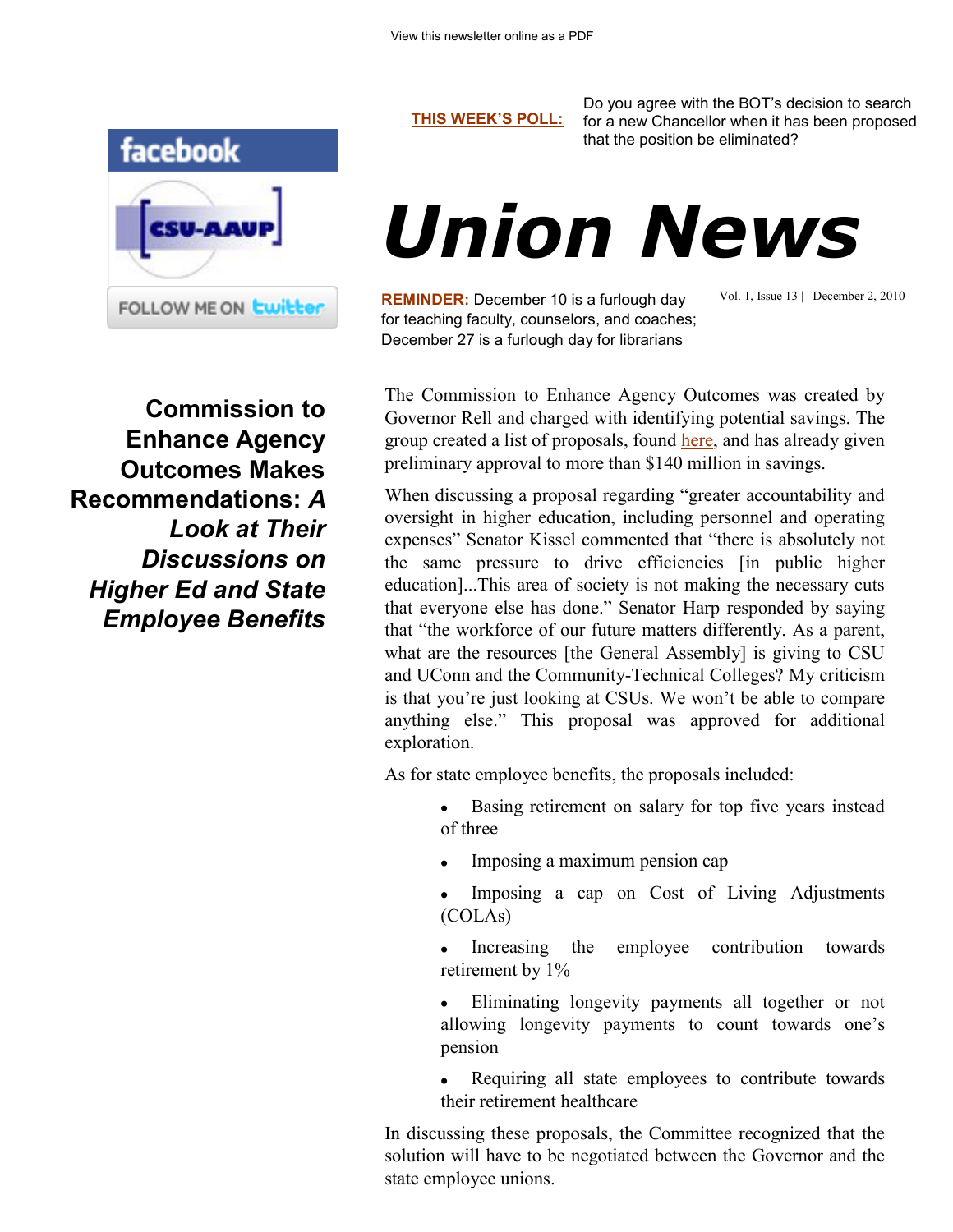## **November CSU-AAUP Council Meeting**

 At its meeting on November 18, the CSUS Board of Trustees (BOT) voted to proceed with a search for a new Chancellor, putting off the search for a new president of SCSU until the spring. The Systemwide Advisory Committee (SAC) to the BOT will consist of fifteen members:

Four representatives of the AAUP Faculty designated by the president of CSU-AAUP (the AAUP Chapter Presidents will recommend the member to the CSU-AAUP President);

Four representatives of the Administrative Faculty designated by the president of SUOAF-AFSCME;

Two student representatives designated by the Student Advisory Board; and

Five at-large members, one each representing each university (elected by each university's employees) and the System Office respectively.

The SAC will be asked to review applicant materials and advise the Trustee Search Committee on such applicants.

 The California Faculty Association (CFA) created a draft statement on the "[Quality of Higher Education for the](http://www.csuaaup.org/wp-content/uploads/2010/07/CFA-Meeting-Draft-Principles.doc)  [21st Century](http://www.csuaaup.org/wp-content/uploads/2010/07/CFA-Meeting-Draft-Principles.doc)." CSU-AAUP voted to send its President and Vice President to CFA's meeting where the statement will be discussed . If you have any comments, please send them to [Ellen Benson.](mailto:bensonell@ccsu.edu?subject=CFA%20Draft%20Principles) 

 Problems surrounding unemployment compensation for part-time faculty (in winter and/or summer) were discussed. A meeting has been scheduled with the CSU-AAUP attorney and lobbyist to determine if there is a legal or legislative means to solve the problems.

• CSU-AAUP approved surveying its members annually. CSU-AAUP is in the process of appointing a committee to design the survey.

 CSU-AAUP approved creating a discussion group or listserv so that our members can communicate across the four campuses.

 A lengthy discussion took place regarding emergency appointments at CSU. An Ad Hoc Committee was formed to draft a position paper. The resolution was as follows: